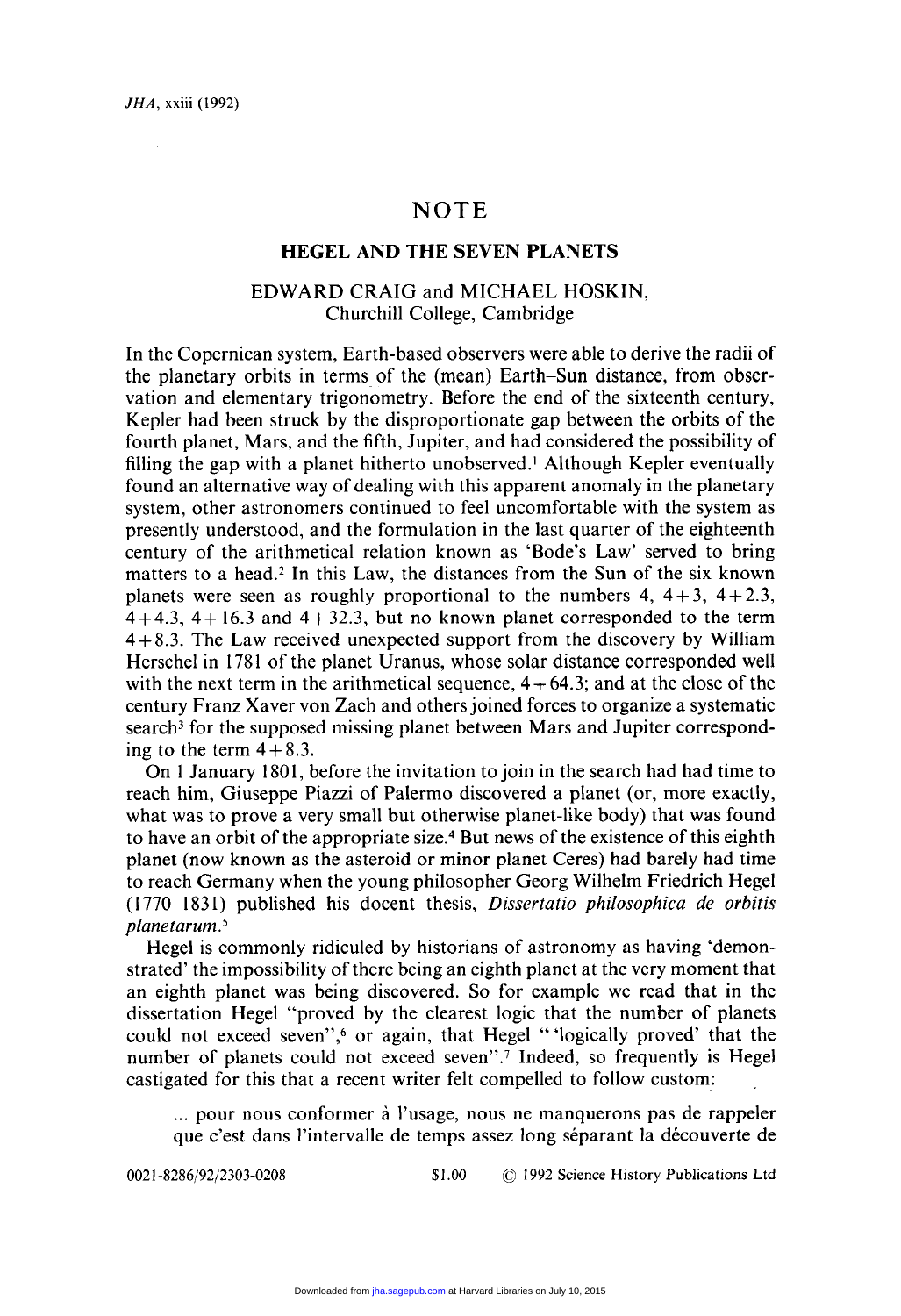Piazzi du moment où elle fut connue en Allemagne que Hegel publia [sa these] dans laquelle il demontrait qu'il ne peut exister plus de sept planètes.<sup>8</sup>

It is sad to have to call in question such a pleasing tale, but in fact Hegel does no such thing. These authors can only be referring to the short Section **III** of *De orbitis planetarum,* for nothing else in the dissertation could possibly be thought to bear on this question. The search therefore narrows to a page and a half, which makes it easy to establish there is no such "proof". In the first place, Hegel is not here concerned in any way with the total number of the planets, but only with whether there is a planet, yet to be discovered, between Mars and Jupiter. Now had he "proved" that there could not be one, just as its discovery was being confirmed, at least the spirit of the anecdote would have been preserved, though not its letter. But again the facts disappoint. For what we find is no proof that the gap between Mars and Jupiter must be empty, but only a criticism of the argument that was leading contemporary astronomers to think that it was likely to be occupied. Hegel cites another series (one not without a certain philosophical pedigree, as he points out) that roughly matched the orbits of the then known planets, but unlike Bode's Law did not have any term that corresponded to an apparent gap in the solar system. The criticism is fair, and it is not made any the less fair by the fact that, as it happened, Bode's Law came up trumps. We all know that a weak argument can turn out to have a true conclusion; in which case those who believed the conclusion may be allowed a little quiet enjoyment of their luck, but nothing like the hearty laughter that would have been due had Hegel really done what has come regularly to be attributed to him. To do that, however, he would have had to say that his "more philosophical" series was actually the right one. And the passage shows no sign of any such claim, only: "if this series *should be* the truer order of nature ..." ("Quae series si verior naturae ordo sit ...").

### APPENDIX

The following is a translation (kindly supplied by Dr G. D. Williams of Churchill College) of the opening paragraphs of Section III of the thesis:

It remains for me to add to these observations some remarks about the numerical relation of the distances between the planets. It seems that these distances belong to the domain of only experimental knowledge. But the measured proportions and numerical order of nature cannot but be related to a rational scheme; and the study and understanding of the laws of nature rest solely on our belief that nature is shaped out of a rational scheme and on our persuasion that all the laws of nature are consistent. There are those who try to find these laws through experimentation and inductive thinking. When they chance to stumble upon what looks like a law, they acknowledge that consistency between a rational scheme and nature in such a way that they rejoice in their discoveries; and if any other phenomena are not quite in full accord with that oneness, they express doubt about their experiments and take pains to establish the harmonious relationship of each [sc. the rational scheme and nature] in every way. The numerical relation of the distance between the planets which I mention provides a case in point. For since the distances between the planets yield a certain numerical relation based on an arithmetical progression, but there is no planet in nature to answer to the fifth leg of that progression, it is assumed that a planet which is unknown to us actually